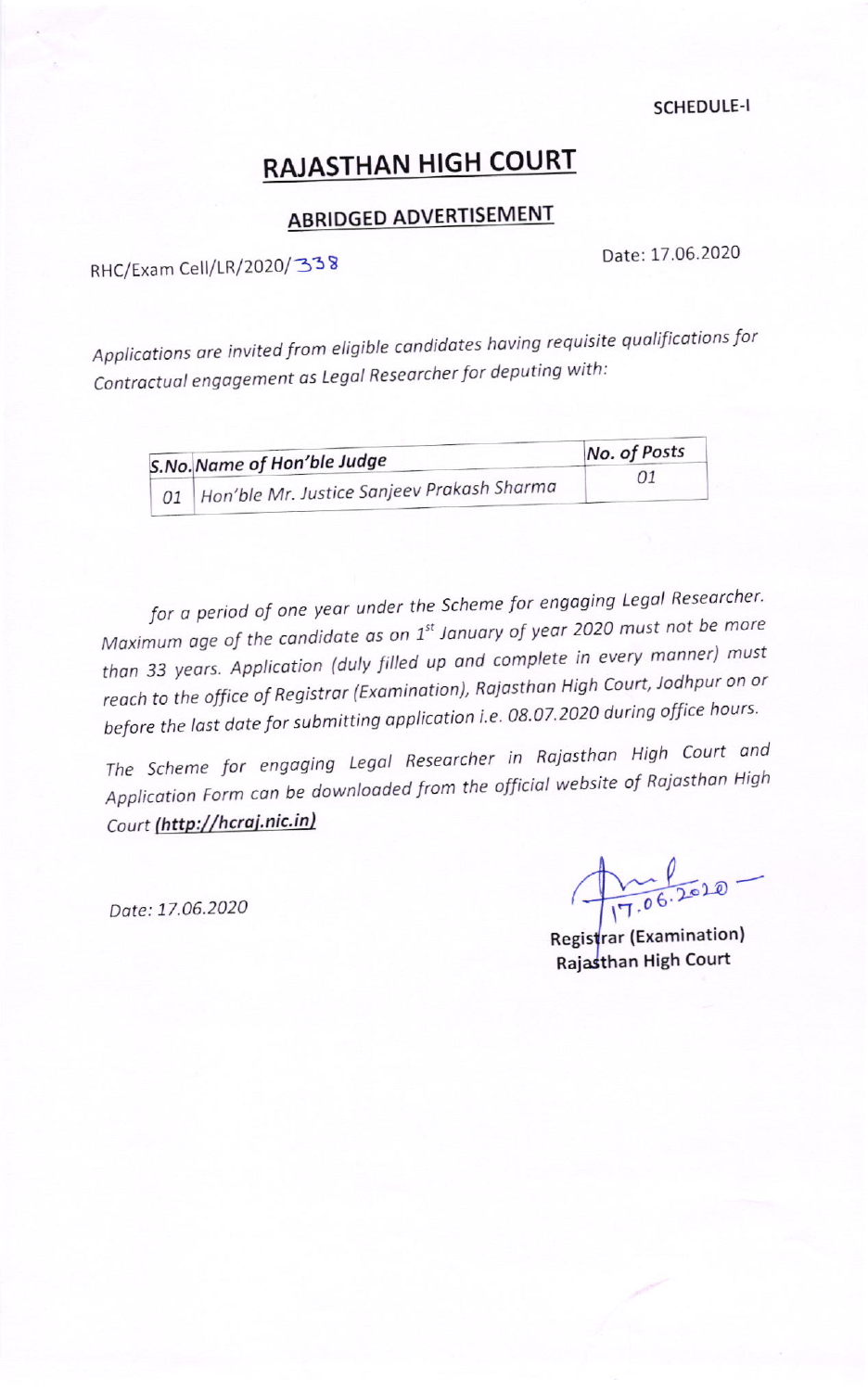### SCHEDULE-II

Adv No/ Legal Researcher/

## Name of Post: Legal Researcher<br>Last Date: 08.07.2020 Last Date:

Affix Passport Size Photo (Own Signed and<br>Attested by<br>Gazetted Officer)

Name of Hon'ble Judge, for whom application is submitted-

| 1. | Name of Applicant                |                                                     |
|----|----------------------------------|-----------------------------------------------------|
|    | (In Capital Letter)              |                                                     |
| 2. | Date of Birth                    |                                                     |
| 3. | Sex (Male/Female)                |                                                     |
| 4. | Nationality                      |                                                     |
| 5. | Full Name of Father/Husband:     |                                                     |
| 6. | Present Postal Address           | <b>Many and Land Committee of the Committee</b>     |
| 7. | Permanent Address                |                                                     |
| 8. | <b>Educational Qualification</b> | <b>The complete of the complete of the complete</b> |

|                           |                                 |                                    | Year of | Total | Marks    | Percentage           |
|---------------------------|---------------------------------|------------------------------------|---------|-------|----------|----------------------|
| Name of<br>Exam<br>Passed | Name of<br>Board/<br>University | Name of<br>Institution/<br>College | Passing | Marks | Obtained | of Marks<br>obtained |
|                           |                                 |                                    |         |       |          |                      |
|                           |                                 |                                    |         |       |          |                      |
|                           |                                 |                                    |         |       |          |                      |
|                           |                                 |                                    |         |       |          |                      |
|                           |                                 |                                    |         |       |          |                      |

| 9.  | (Yes/No)<br>Do you have knowledge of Computer Operation?                     |                                  |
|-----|------------------------------------------------------------------------------|----------------------------------|
|     | Whether you have undergone any certificate diploma course in computer<br>i.  |                                  |
|     | operation from a recognized Institute? Please give particulars               |                                  |
| 10. | Are you married? If so, do you have more than one spouse living or married a |                                  |
|     |                                                                              |                                  |
| 11. | Number and Date of Bank draft/Banker Cheque/IPO and Value:                   |                                  |
|     |                                                                              | $Date$ <sub><math>-</math></sub> |
|     |                                                                              |                                  |
| 12. | Mobile Number of the Candidate                                               |                                  |
| 13. |                                                                              |                                  |

(Signature of Applicant)